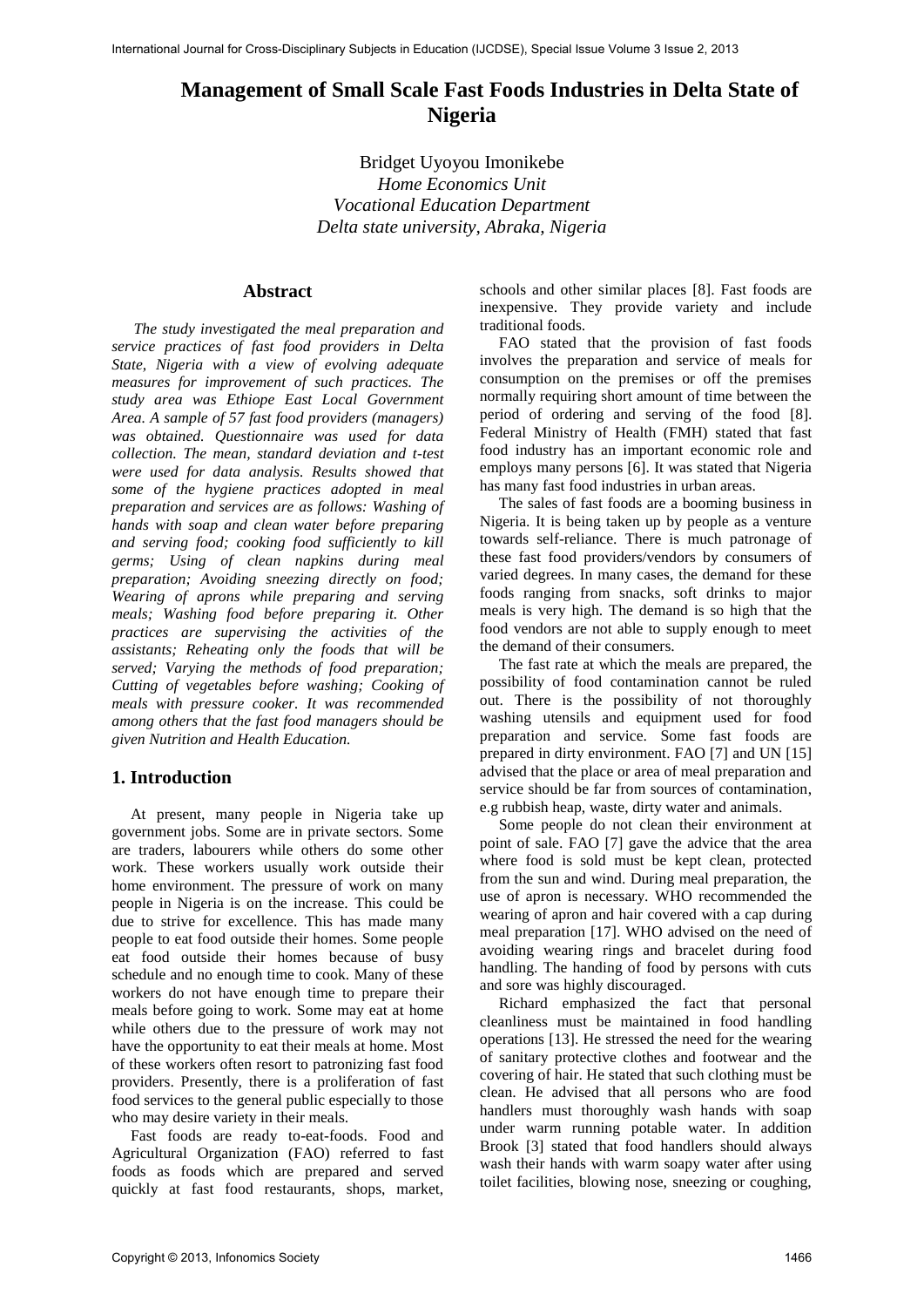touching the face, hair, or any unwanted body part and after engaging in other activities that could easily contaminate one's hands. Oghenekome and Nwankwo found that some caterers and food vendors serve partially cooked food [10]. They recommended that food should be thoroughly cooked to destroy bacteria that may be present in the food. There is much concern on the safety of food consumed because good nutrition is needed for the promotion of good health status. Adequate nutrition is necessary if certain types of diseases are to be prevented.

Ene-Obong indicated that adequate nutrition is a prerequisite for the maintenance of good health [5]. The United States Food and Drug Administration stated that people who are suffering from certain diseases need to be very careful because their diseases or the food they eat may put them at risk for serious illness [16].

During food preparation/storage there is need to observe strictly the rules of hygiene if good health status is to be guaranteed. Hygiene is the maintenance of health and healthy living. It is a science that deals with the promotion and prevention ill-health [4]. Hygiene deals with the sanitary science which aims at producing food which is safe for consumption and of good keeping quality [12]. Oghenekome and Nwankwo indicated that when food is prepared without the observance of principles of food hygiene and if the food is not properly cooked, the food becomes infected with microorganisms [10]. Such microorganisms are pathogens. They stated that pathogens do not necessarily leave detectable odours or taste in food. As such it is impossible to ascertain if food is contaminated by perceiving the odour or tasting or by looking at it [13].

The consumption of contaminated food could result to having food borne diseases. In order to prevent such situation there is need to make frantic efforts to arrest the situations. There is need to examine the food handling practices of fast food providers in Delta State in a bid to satisfying their customers. There is need to identify food handling practices that could predispose consumers to ill health and then inform and educate these people. Hence, this study was carried out.

## **2. Objectives of the study**

The study was meant to investigate the food handling practices (meal preparation and service practices) of fast foods providers in Delta State in Nigeria. The specific objectives of the study were as follows:

1. To investigate the hygiene practices of fast food providers in meal preparation and service in Delta State.

2. To identify the unsafe practices of fast food providers in meal preparation and service in Delta State.

# **3. Methodology**

The study was a survey of the meal preparation and service practices of fast food providers in Delta State.

Population/Sample: The population of the study was made up of fast food providers in Delta State. A sample of 57 fast food providers in was involved in the study. These were randomly selected from Abraka in Ethiope East Local Government Areas of Delta State. Seventeen fast food providers were randomly selected from Delta State University Abraka and 40 from outside the campus. This made up a total of 57 fast food providers.

Instrument: Questionnaire was the instrument used for data collection. Section A was based on the meal preparation and service practices. Section B was on the unsafe measures of food preparation and service practices. These items were on a 3–point scale of always practiced, sometime practiced, never practiced representing 3, 2 and 1 respectively.

Method of data collection: Fifty seven copies of the questionnaire were given to the subjects to respond to. After this, the copies of the questionnaire were immediately retrieved on the spot. All the copies of the questionnaire were retrieved and used for the study.

Method of data analysis: The total responses to each questionnaire item were put in frequency distribution tables. The percentages and mean of the items were calculated. From the 3-point scale, a mean of 2.00 - 3.00 is a common practice while below 2.00 is not a common practice. T-test was used as the test statistics.

Table 1 showed that the items had their mean rating and above the cutoff point of 2. This indicated that the items were common hygiene practices of the fast food handlers in terms of meal preparation and services in Ethiope East Local Government Area of Delta State. The other items with their mean values below 2 were not common practices of the fast food handlers.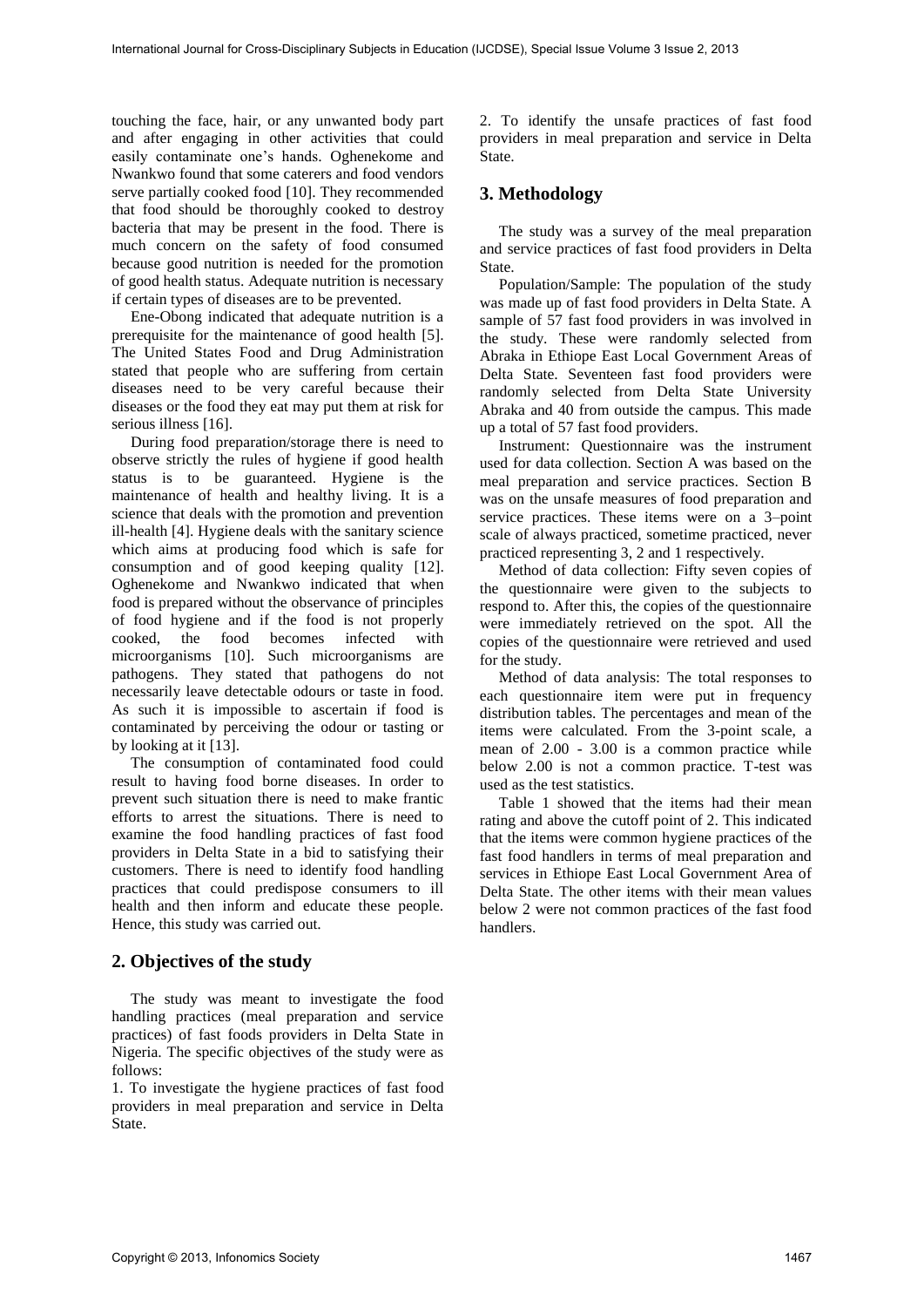| $\ensuremath{\mathrm{S/N}}$ | Hygiene Practices adopted in meal preparation and                    |                     |                        |                    |                   |                       |
|-----------------------------|----------------------------------------------------------------------|---------------------|------------------------|--------------------|-------------------|-----------------------|
|                             | services                                                             | practiced<br>Always | Sometimes<br>practiced | practiced<br>Never | Mean $(X)$        | deviation<br>Standard |
| $\mathbf{1}$                | Washing food properly before preparation; washing                    | $\overline{42}$     | ÷,                     | $\overline{3}$     | 2.87              | 0.50                  |
|                             | of hands with soap and clean water before<br>preparing/serving meals |                     |                        |                    |                   |                       |
| $\overline{2}$              | Cooking food sufficiently to kill germs                              | 30                  | 6                      | $\sim$             | 2.83              | 0.38                  |
| $\overline{3}$              | Using of clean napkins during meal preparation                       | 33                  | 5                      | $\overline{3}$     | 2.73              | 0.59                  |
| $\overline{4}$              | Avoiding sneezing directly on food                                   | 32                  | 9                      | $\overline{4}$     | 2.62              | 0.65                  |
| $\overline{5}$              | Wearing of clean apron while preparing/serving                       | $\overline{21}$     | $\overline{5}$         | $\overline{13}$    | $\overline{2.21}$ | 0.92                  |
|                             | meals                                                                |                     |                        |                    |                   |                       |
| 6                           | Re-heating only the foods that will be served                        | 26                  | 10                     | 6                  | 2.48              | 0.74                  |
| $\overline{7}$              | Keeping nails short                                                  | 25                  | 17                     | $\overline{4}$     | 2.47              | 0.66                  |
| 8                           | Covering of hair during meal preparation/serving                     | 24                  | 15                     | $\mathbb{L}^2$     | 2.62              | 0.49                  |
| $\overline{9}$              | Avoidance of cleaning sweat with dish cloth                          | 16                  | 12                     | 15                 | 2.07              | 0.86                  |
| 10                          | Avoiding of scratching of hair while cooking                         | 18                  | $\overline{12}$        | 11                 | 2.17              | 0.83                  |
|                             | Other meal preparation and services practices                        |                     |                        |                    |                   |                       |
| $\mathbf{1}$                | Supervising the activities of assistants                             | 27                  | 9                      | $\equiv$           | 2.75              | 0.44                  |
| $\overline{2}$              | Varying the methods of food preparation                              | 27                  | 14                     | 3                  | 2.55              | 0.63                  |
| 3                           | Washing of leafy vegetables before cutting                           | 26                  | 16                     | $\overline{a}$     | 2.62              | 0.49                  |
| $\overline{4}$              | Cooking of meals with pressure cooker                                | 6                   | 15                     | 17                 | 1.71              | 0.73                  |
| 5                           | Keeping of hot food in a warmer before service                       | 15                  | 14                     | 9                  | 2.16              | 0.78                  |
| 6                           | Storing of cold food (chilled) drinks in a cooler                    | 12                  | 15                     | 14                 | 1.95              | 0.80                  |
|                             | before service                                                       |                     |                        |                    |                   |                       |

# Table 1. Meal Preparation and service practices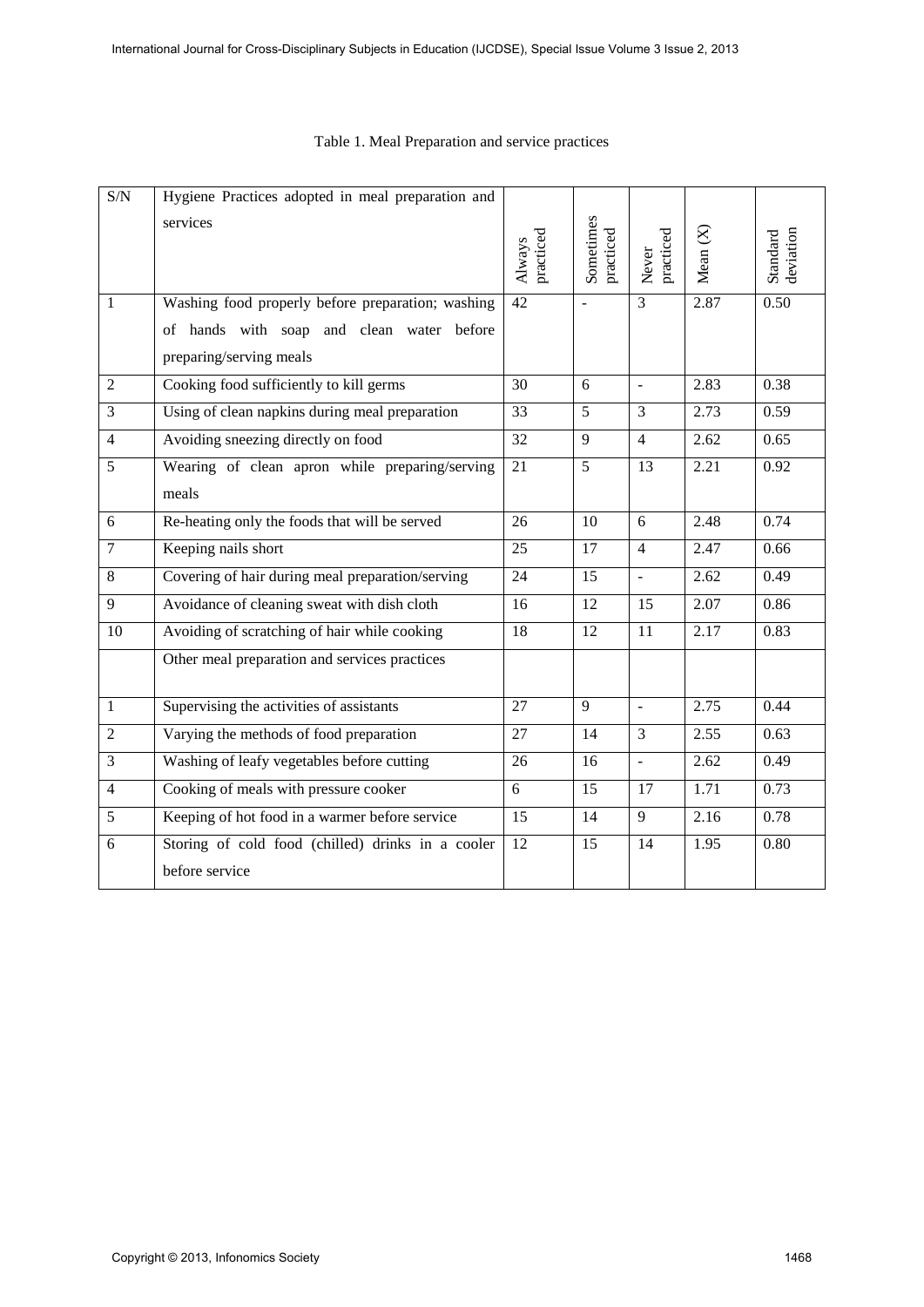| $\ensuremath{\mathrm{S/N}}$ | Unsafe Practices adopted in meal preparation and     |                  |                        |                    |            |                    |
|-----------------------------|------------------------------------------------------|------------------|------------------------|--------------------|------------|--------------------|
|                             | services                                             | Always practiced | Sometimes<br>practiced | practiced<br>Never | Mean $(X)$ | Standard deviation |
| $\mathbf{1}$                | Not Covering/dressing any wounds sustained during    | 27               | $\overline{8}$         | $\overline{21}$    | 21.1       | 0.93               |
|                             | meal preparation                                     |                  |                        |                    |            |                    |
| $\overline{2}$              | Thawing or defrosting of food overnight              | 27               | 11                     | 12                 | 2.3        | 0.84               |
| 3                           | Cooking of food partially and completing cooking     | 32               | 9                      | 12                 | 2.38       | 0.84               |
|                             | later                                                |                  |                        |                    |            |                    |
| $\overline{4}$              | Use of pipe borne water for cooking preparation.     | 30               | 20                     | $\mathbb{Z}^2$     | 2.60       | 0.49               |
| 5                           | Using the same knife for different food without      | 20               | 12                     | 15                 | 2.11       | 0.87               |
|                             | washing                                              |                  |                        |                    |            |                    |
| 6                           | Preparation of salad with bare hands                 | 21               | 6                      | 12                 | 2.23       | 0.90               |
| $\overline{7}$              | Licking spoon as a means of tasting food             | 17               | 10                     | 18                 | 1.98       | 0.89               |
| 8                           | Using well water to cook                             | 18               | 18                     | 8                  | 2.23       | 0.74               |
| 9                           | Using rain water for cooking meals                   | 9                | 39                     | 6                  | 2.06       | 0.53               |
| 10                          | Use of river water for cooking                       | 5                | 13                     | 24                 | 1.55       | 0.71               |
| 11                          | Keeping of leftover food for sometime before storage | 18               | 12                     | 15                 | 2.07       | 0.86               |
| 12                          | Not keeping perishable foods in refrigerator on time | 15               | 12                     | 18                 | 1.93       | 0.86               |
| 13                          | Warning of leftover food more than twice             | 27               | 18                     | 12                 | 2.29       | 0.79               |
| 14                          | Preparing meals and serving with rings on their      | 24               | 19                     | $\overline{2}$     | 2.49       | 0.59               |
|                             | fingers                                              |                  |                        |                    |            |                    |
| $\overline{15}$             | Preparing meals with bracelets on                    | $\overline{12}$  | 14                     | 16                 | 1.90       | 0.82               |
| 16                          | Wearing of dirty apron on during meal preparation    | 6                | 5                      | 30                 | 1.41       | 0.75               |
|                             | and service                                          |                  |                        |                    |            |                    |
|                             |                                                      |                  |                        |                    |            |                    |

Table 2. Unsafe (unhygienic) food preparation practices

Table 2 showed that item had their mean rating values to be 2.00 and above. This implies that the items were common unsafe meal preparation and service practices of the fast foods providers in Delta State. The other items with mean values below 2.00 are not common unsafe meal preparation and service practices by the fast foods providers.

#### **4. Discussion of Results**

The study investigated the meal preparation and service practices of fast food providers in Delta State, Nigeria. Some of such practices adopted always are as fellows – washing of hands with soap and clean water before and after meal preparation and before serving meals. These are good health practices capable of minimizing to a large extent the risk of introducing micro-organisms into food Richard stated that hands must be washed under warm running potable water [13]. Brook advised that food handlers should always wash their hands with warm soapy water especially after using toilet facilities blowing of nose, sneezing or coughing [3].

Some food providers stated that they prepare meals and serve with rings on their fingers and some wear bracelets. FAO advised on the need to avoid wearing rings, bracelet during handling of food [8]. This practice was done by both those food providers (those in the university campus and those outside the campus). This practice needs to be seriously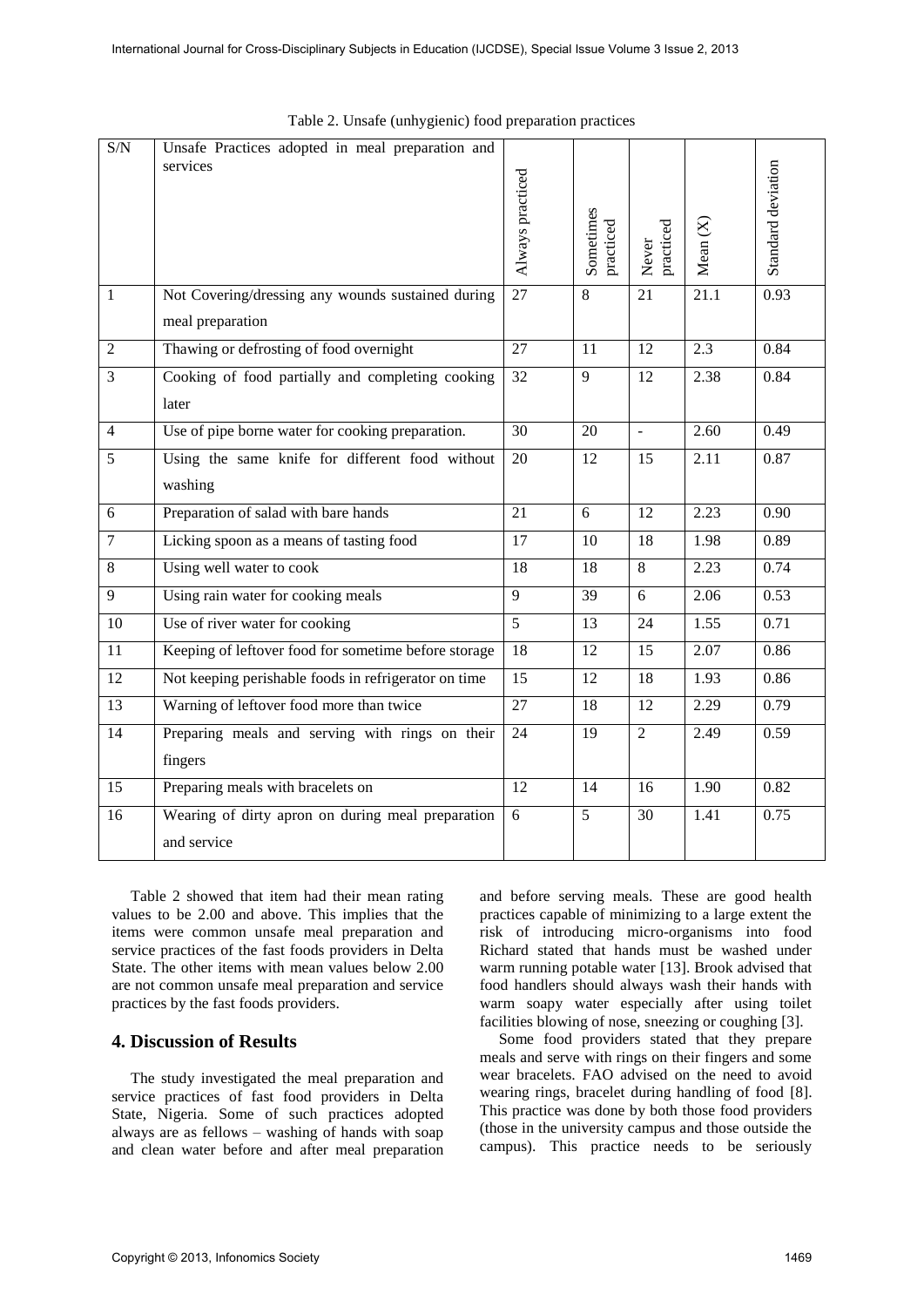discouraged. This is because dirt could stick to rings and bracelets to contaminate food. Dirt could be introduced to food unconsciously during meal preparation and service.

Some of the food providers usually wear apron during meal preparation and service. Some of the aprons worn were not clean. Richard emphasized the need for personal cleanliness [13]. He stated that personal hygiene must be maintained in food handling operations. He stressed the need for the wearing of sanitary protective clothes and that such clothing must be clean.

Another practice is the re-heating of only foods that will be served. This prevents overcooking of the entire food where the small portion was taken. The use of napkins to dry wet hands and cooking of meat sufficiently to kill germs are acceptable hygiene measures.

One of the food preparation and service measures is the avoidance of sneezing directly on food. Brook advised that food handlers should avoid sneezing directly on food [3]. When food handlers sneeze directly on food a lot of micro-organisms are transferred to contaminate the food.

Many of the food handlers often cut vegetables before washing. This practice is not appropriate. Such practice leads to loss of much of the nutrients in the water used for washing. The appropriate practice is to thoroughly wash leafy vegetables before cutting them. This practice prevents the loss of nutrients in the water used for washing vegetables.

Another food handling measure is cleaning of tables before and after food service. This prevents flies from petching on food on food. Antiseptic cleanser can be used to wipe table to minimize germs interring foods.

## **5. Conclusion**

The study identified the food handling practices (meal preparation and service) of fast food providers in Delta State of Nigeria. It was found that some of the fast food providers adopt some hygienic measurers in food preparation/services and storage. Some of the food providers did not adopt safe food handling practices during service of food. The use of unsafe food handling practices could be a potential source of food contamination to the consumers. These indicate that these fast food providers need to be given Nutrition and Health Education in order to safeguard the lives of those who purchase and consume fast foods in Delta State.

### **6. Recommendations**

1. The government should set up food inspectors to assess food safety practices of fast food providers in Delta State. These agents should monitor and

educate fast food providers on food safety measures for good health.

2. Health Education in the area of hygiene (personal hygiene and in food handling) should be given to the fast food providers.

3. Nutrition Education should be given to the fast food providers on in Delta State. This will serve as a guide to the food providers to apply nutrition principles that will promote the nutritional status of the consumers.

4. The fast foods providers should be taught food selection and safe food storage.

5. The fast food providers should be taught by Nutritionists the various methods of meal preparation that conserve nutrients to enhance their nutritional status and that of the consumers.

6. The Delta State Government through the Ministry of Health should design a programme that is geared towards educating fast food providers on how to maintain maximum hygiene of themselves and in food selection, preparation of meals and service.

7. Public Health authorities in the Delta State through the assistance of Home Economists and Nutritionists should organize workshops for fast food providers. The workshop should focus on Nutrition and Health Education Emphasis should be on food selection and meal preparation and service. The food providers should be taught how to select nutritious foods and method of food and meal preparation that aim at maximum nutrient retention in order to improve their nutritional status and that of the consumers.

8. The government through the help of Nutritionists/Home Economists and qualified health officers (Nurses and medical doctors) to organize annual programme of training for fast food providers. The government should make attendance to be mandatory for all fast food providers. A certificate of attendance should be issued. Those who fail to attend such training should not be permitted to operate.

9. The state and local Government Authorities should set up standard in terms of Nutritional quality of food and hygiene so that after thorough screening license should be issued to only those fast food providers who meet the set up standard.

10. Working or preparation surfaces must be kept clean and made of impermeable material which is easy to clean.

11. The food providers should be taught how to maintain hygiene in food handling by Nutritionists and Health Educators. The personal hygiene of the food vendors should be examined and be given Health Education.

12. The use of disposable paper napkins should be encouraged instead of hand towels. The use of disposable paper napkins is more hygienic than cotton towels.